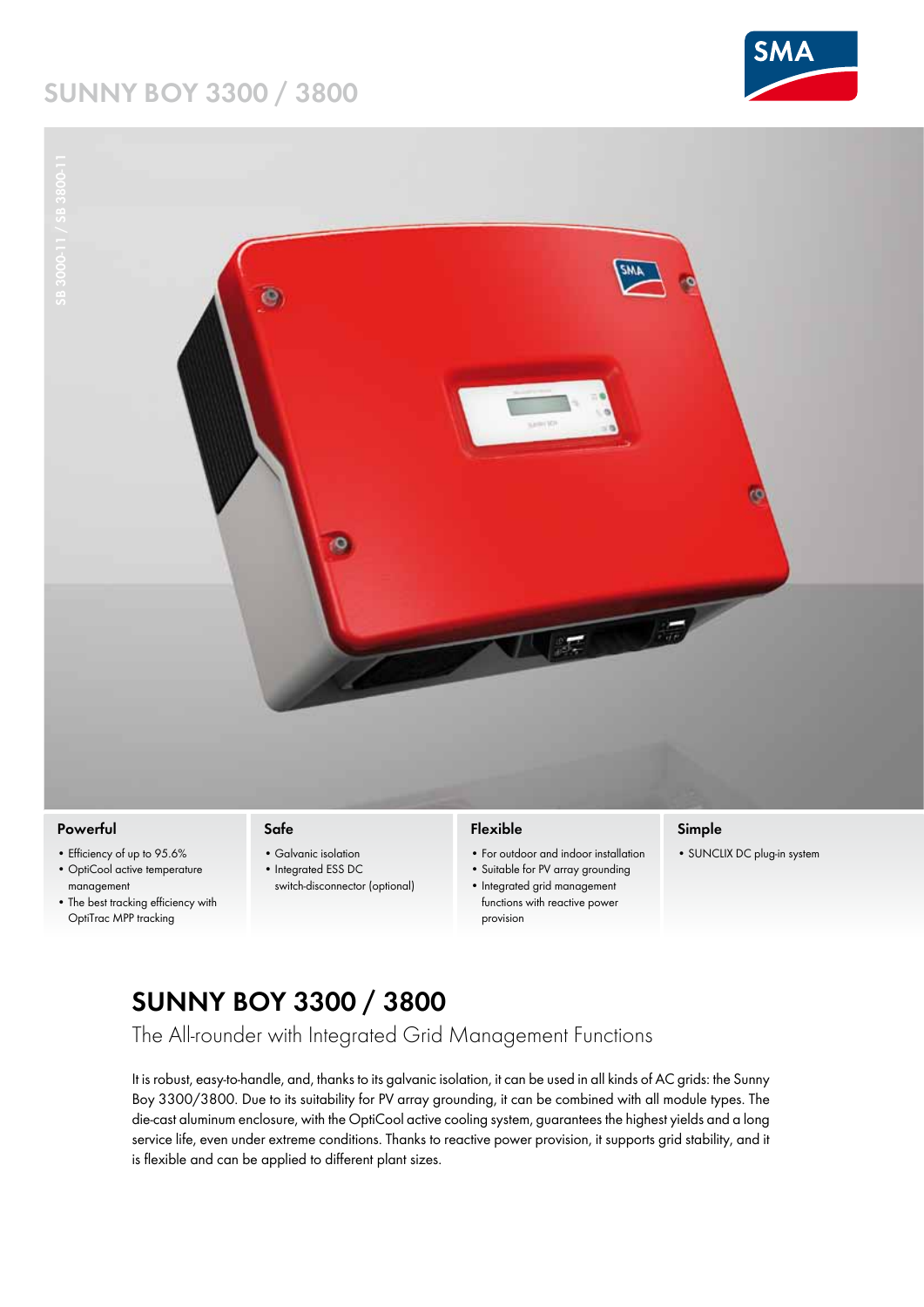# **Sunny Boy 3300 / 3800**

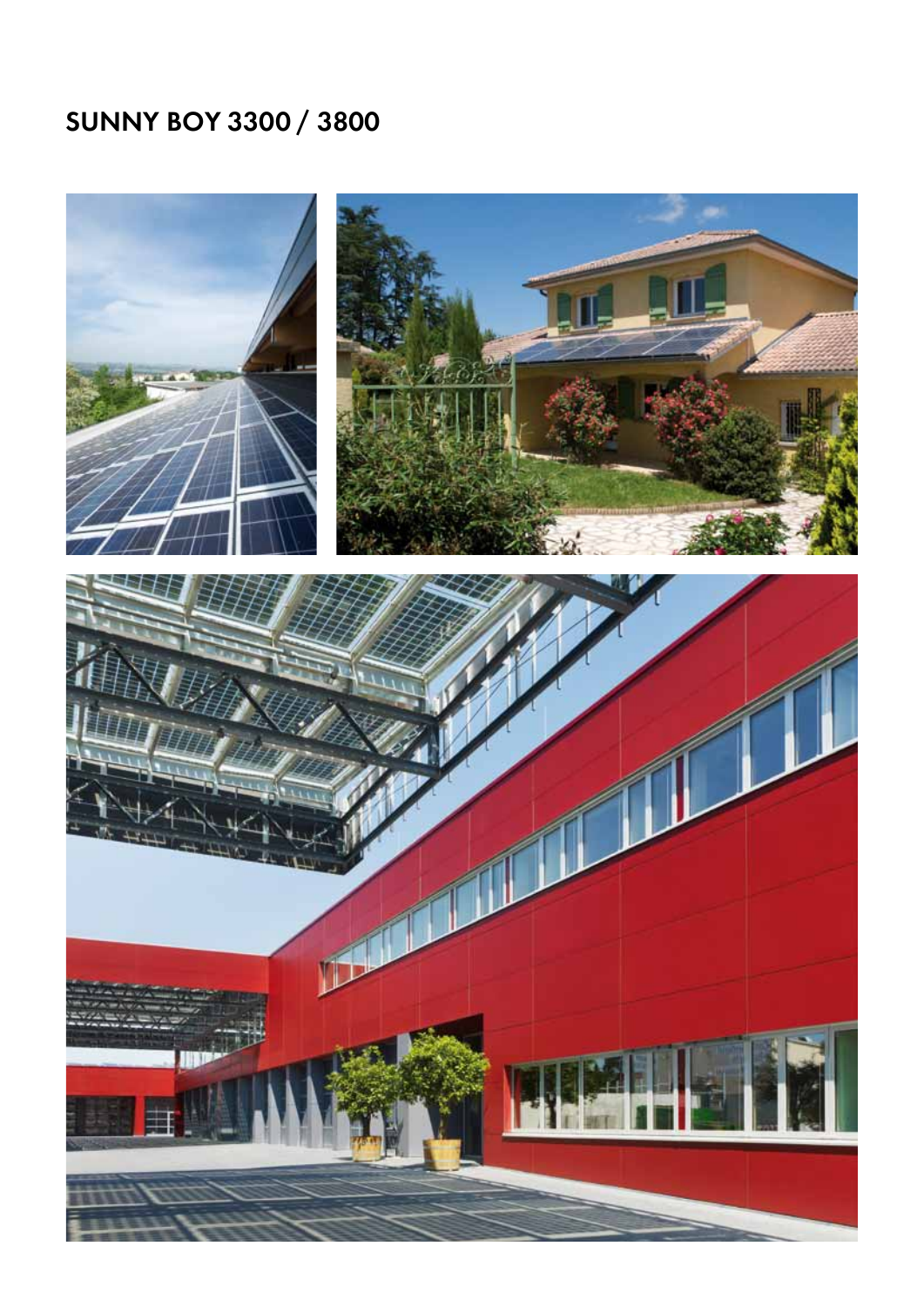

#### **Accessories**



\* Does not apply to all national appendices of EN 50438

\*\* If ESS is deselected, the number of string inputs is reduced to 2

● Standard features 
○ Optional features 
— Not available

Data at nominal conditions

| <b>Technical data</b>                                                                        | <b>Sunny Boy</b>                                                        | <b>Sunny Boy</b>                                                       |
|----------------------------------------------------------------------------------------------|-------------------------------------------------------------------------|------------------------------------------------------------------------|
|                                                                                              | 3300                                                                    | 3800                                                                   |
| Input (DC)                                                                                   |                                                                         |                                                                        |
| Max. DC power ( $@$ cos $\varphi = 1$ )                                                      | 3 820 W                                                                 | 4 040 W                                                                |
| Max. input voltage                                                                           | 500 V                                                                   | 500 V                                                                  |
| MPP voltage range / rated input voltage                                                      | 200 V - 400 V / 200 V                                                   | 200 V - 400 V / 200 V                                                  |
| Min. input voltage / start input voltage                                                     | 200 V / 250 V                                                           | 200 V / 250 V                                                          |
| Max. input current                                                                           | 20 A                                                                    | 20 A                                                                   |
| Max. input current per string                                                                | 16 A                                                                    | 16 A                                                                   |
| Number of independent MPP inputs / strings per MPP input                                     | $1/3$ **                                                                | $1/3**$                                                                |
| Output (AC)                                                                                  |                                                                         |                                                                        |
| Rated power (@ 230 V, 50 Hz)                                                                 | 3 300 W                                                                 | 3 800 W                                                                |
| Max. apparent AC power                                                                       | 3 600 VA                                                                | 3 800 VA                                                               |
| Nominal AC voltage / range                                                                   | 220 V, 230 V, 240 V/180 V - 265 V                                       | 220 V,230 V,240 V 180 V - 265 V                                        |
| AC power frequency / range                                                                   | 50 Hz, 60 Hz / -4.5 Hz  +4.5 Hz                                         | 50 Hz, 60 Hz / -4.5 Hz  +4.5 Hz                                        |
| Rated power frequency / rated grid voltage                                                   | 50 Hz / 230 V                                                           | 50 Hz / 230 V                                                          |
| Max. output current                                                                          | 18 A                                                                    | 18 A                                                                   |
| Power factor at rated power                                                                  | $\mathbf{1}$                                                            | $\mathbf{1}$                                                           |
| Displacement power factor, adjustable                                                        | 0.8 overexcited  0.8 underexcited                                       | 0.8 overexcited  0.8 underexcited                                      |
| Feed-in phases / connection phases                                                           | 1/1                                                                     | 1/1                                                                    |
| Efficiency                                                                                   |                                                                         |                                                                        |
| Max. efficiency / European efficiency                                                        | 95.2 % / 94.4 %                                                         | 95.6%/94.7%                                                            |
| <b>Protective devices</b>                                                                    |                                                                         |                                                                        |
| Input-side disconnection device                                                              | $\circ$                                                                 | $\circ$                                                                |
| Ground fault monitoring / grid monitoring                                                    | $\bullet$ / $\bullet$                                                   | $\bullet$ / $\bullet$                                                  |
| DC surge arrester (type II), can be integrated                                               |                                                                         |                                                                        |
|                                                                                              |                                                                         |                                                                        |
|                                                                                              |                                                                         |                                                                        |
| DC reverse polarity protection / AC short-circuit current capability / galvanically isolated | $\bullet$ / $\bullet$ / $\bullet$                                       | $\bullet$ / $\bullet$ / $\bullet$                                      |
| All-pole sensitive residual-current monitoring unit                                          |                                                                         |                                                                        |
| Protection class (as per IEC 62103) / overvoltage category (as per IEC 60664-1)              | 1/111                                                                   | 1/111                                                                  |
| General data                                                                                 |                                                                         |                                                                        |
| Dimensions (W / H / D)                                                                       | 450 / 352 / 236 mm                                                      | 450 / 352 / 236 mm                                                     |
|                                                                                              | $(17.7 / 13.9 / 9.3$ inches)                                            | $(17.7 / 13.9 / 9.3$ inches)                                           |
| Weight                                                                                       | 38 kg / 83.6 lb                                                         | 38 kg / 83.6 lb                                                        |
| Operating temperature range                                                                  | $-25^{\circ}$ C  +60 $^{\circ}$ C / -13 $^{\circ}$ F  +140 $^{\circ}$ F | $-25^{\circ}$ C  +60 $^{\circ}$ C /-13 $^{\circ}$ F  +140 $^{\circ}$ F |
| Noise emission (typical)                                                                     | 40 dB(A)                                                                | 42 dB(A)                                                               |
| Self-consumption (at night)                                                                  | 0.1 W                                                                   | 0.1 W                                                                  |
| Topology                                                                                     | LF transformer                                                          | LF transformer                                                         |
| Cooling concept                                                                              | OptiCool                                                                | OptiCool                                                               |
| Degree of protection (as per IEC 60529)                                                      | <b>IP65</b>                                                             | <b>IP65</b>                                                            |
| Degree of protection of connection area (as per IEC 60529)                                   | <b>IP65</b>                                                             | <b>IP65</b>                                                            |
| Climatic category (as per IEC 60721-3-4)                                                     | 4K4H                                                                    | 4K4H                                                                   |
| Maximum permissible value for relative humidity (non-condensing)                             | 100%                                                                    | 100%                                                                   |
| <b>Features</b>                                                                              |                                                                         |                                                                        |
| DC connection                                                                                | <b>SUNCLIX</b>                                                          | <b>SUNCLIX</b>                                                         |
| AC connection                                                                                | Connector                                                               | Connector                                                              |
| Display                                                                                      | Text line                                                               | Text line                                                              |
| Interface: RS485 / Bluetooth                                                                 | O/O                                                                     | 0/0                                                                    |
| Warranty: 5 / 10 / 15 / 20 / 25 years                                                        | 0/0/0/0/0                                                               | 0/0/0/0/0                                                              |
| Multi-function relay                                                                         |                                                                         |                                                                        |
| Certificates and approvals (more available on request)                                       |                                                                         | CE, VDE0126-1-1, VDE-AR-N 4105                                         |
| Certificates and approvals (planned)                                                         |                                                                         | G83 / 1-1, CER / 06 / 190, RD 1663 / 2000, RD 661 / 2007, PPC,         |
| Type designation                                                                             | AS4777, EN 50438*, PPDS, UTE C15-712-1, C10 / 11<br>SB 3300-11          | SB 3800-11                                                             |